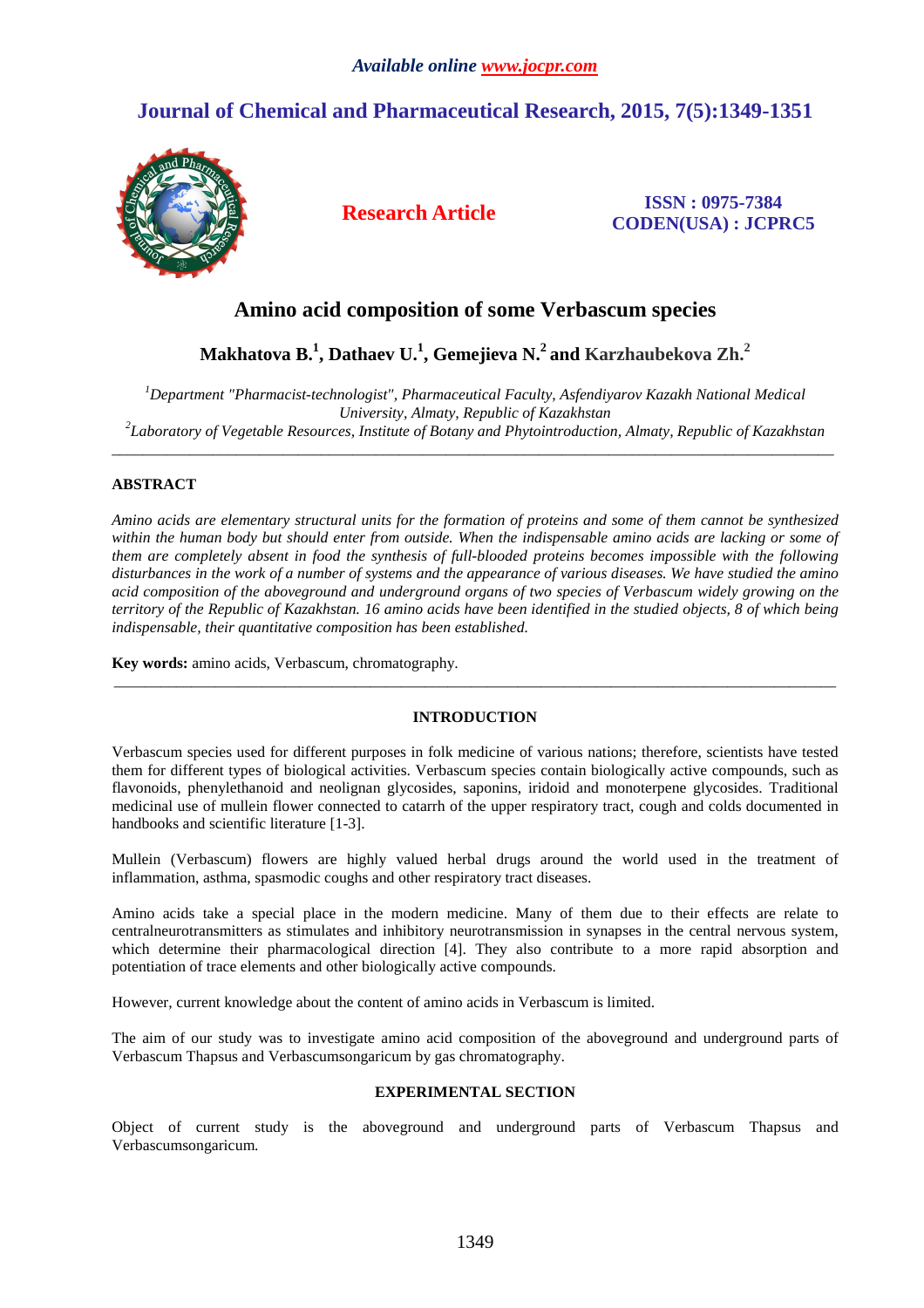To determine the amino acid in 1 g of substance, it hydrolyzed in 5 ml of six normal (N) hydrochloric acid at 105ºC for 24 hours in vials sealed under a stream of argon. The hydrolyzate evaporated to dryness three times on a rotary evaporator at a temperature of 40-50ºC and a pressure of one atmosphere. The resulting precipitate dissolved in 5 ml of sulfosalicylic acid. After centrifugation (1500 rev / min) for 5 minutes, the supernatant passed through a column of ion exchange resin Dowex 50, H-8, and 200-400 mesh, at a rate of 1 drop per second. Thereafter, the resin washed with 1-2 mL of deionized water and 2 ml of 0.5 N acetic acid; Resin washed to neutral pH deionized water.

*\_\_\_\_\_\_\_\_\_\_\_\_\_\_\_\_\_\_\_\_\_\_\_\_\_\_\_\_\_\_\_\_\_\_\_\_\_\_\_\_\_\_\_\_\_\_\_\_\_\_\_\_\_\_\_\_\_\_\_\_\_\_\_\_\_\_\_\_\_\_\_\_\_\_\_\_\_\_*

Amino elution from the column passed therethrough 3 ml six N NH4OH solution at 2 drops per second. The eluate collected in a round bottom flask with deionized water used for washing the column to neutral pH. The flask contents evaporated to dryness on a rotary evaporator under a pressure of one atm. and a temperature of 40-50ºC.

After addition to the flask of 1 drop of a freshly prepared 1.5% solution of SnCl2, 1 drop of 2,2-dimethoxypropane and 1-2 ml of saturated hydrochloric acid-propanol, heated to 1100S, maintaining this temperature for 20 minutes and then the contents of the flask was evaporated again on a rotary evaporator.

In the next step in the flask, 1 ml of freshly prepared acylating reagent (1 volume of acetic anhydride, triethylamine, 2 volumes and 5 volumes of acetone) and heated at 600 ° C for 1.5-2 min. The sample re-evaporated to dryness on a rotary evaporator and added to the flask 2 mL of ethyl acetate and 1 ml of a saturated solution of NaCl. The flask contents mixed thoroughly and as two layers of liquids clearly formed - take the upper (ethyl acetate) for gas chromatography analysis, which conducted on gas-liquid chromatography "Carlo-Erba-4200" (Italy-USA).

The conditions of chromatography:

- Temperature of the flame ionization detector 300ºC
- Evaporator temperature 250ºC
- The initial temperature of the column 110ºC
- The final column temperature 250ºC

 - Column temperature programming speed: from 110ºC to 185ºC - 60ºC in the minutes; from 185ºC to 250ºC - 32ºC min. When the temperature reaches 250ºC column it should remain until the full release of all amino acids.

For the separation of amino acids a stainless steel column, size 400 mm 3 filled with a polar mixture of 0.31% Carbowax 20 m 0.28 5% Silar CP and 0.06% on the Lexan hromasorbe WA-W-120-140 mesh were used . Counting carried out on the chromatogram external standard of company Altex [5].

#### **RESULTS AND DISCUSSION**

Results of research presented in Table 1. 16 amino acids have been identified in the studied objects, 8 of which being indispensable (Leucine, isoleucine, histidine, tyrosine, glycine, lysine, valine, methionine).

|                | Aminoacids    | Content, %                              |       |       |       |
|----------------|---------------|-----------------------------------------|-------|-------|-------|
| No.            |               | Verbascumthapsus<br>Verbascumsongaricum |       |       |       |
|                |               |                                         |       |       |       |
|                |               | herb                                    | roots | herb  | roots |
| 1              | Threonine     | 0,400                                   | 0,412 | 0,426 | 0,390 |
| $\overline{c}$ | Valine        | 0,358                                   | 0,375 | 0,400 | 0,362 |
| 3              | Methionine    | 0,174                                   | 0,190 | 0,198 | 0,181 |
| 4              | Isoleucine    | 0,365                                   | 0.389 | 0.412 | 0.374 |
| 5              | Leucine       | 0,590                                   | 0,604 | 0,628 | 0,572 |
| 6              | Phenylalanine | 0,388                                   | 0,404 | 0,420 | 0,390 |
| 7              | Histidine     | 0,300                                   | 0,325 | 0,310 | 0,310 |
| 8              | Lysine        | 0,290                                   | 0,303 | 0,303 | 0,292 |
| 9              | Arginine      | 0,632                                   | 0,644 | 0,658 | 0,633 |
| 10             | Aspartic acid | 1,020                                   | 1,148 | 1,155 | 0,996 |
| 11             | Glutamic acid | 2,540                                   | 2,590 | 2,650 | 2,530 |
| 12             | Serine        | 0,482                                   | 0,495 | 0,520 | 0,490 |
| 13             | Proline       | 0,862                                   | 0,884 | 0,900 | 0,855 |
| 14             | Glycine       | 0,268                                   | 0,282 | 0,302 | 0,260 |
| 15             | Alanine       | 0,720                                   | 0,796 | 0,900 | 0,762 |
| 16             | Tyrosine      | 0,504                                   | 0,526 | 0,530 | 0,505 |

**Table 1: The content of free amino acids in some Verbascum species** 

In all the objects, high content of aspartic acid and glutamic acid detected. The maximum accumulation of alanine observed in the Verbascum Thapsus herb. The results based for a deeper study of plants as a kind of source natural biologically active compounds.